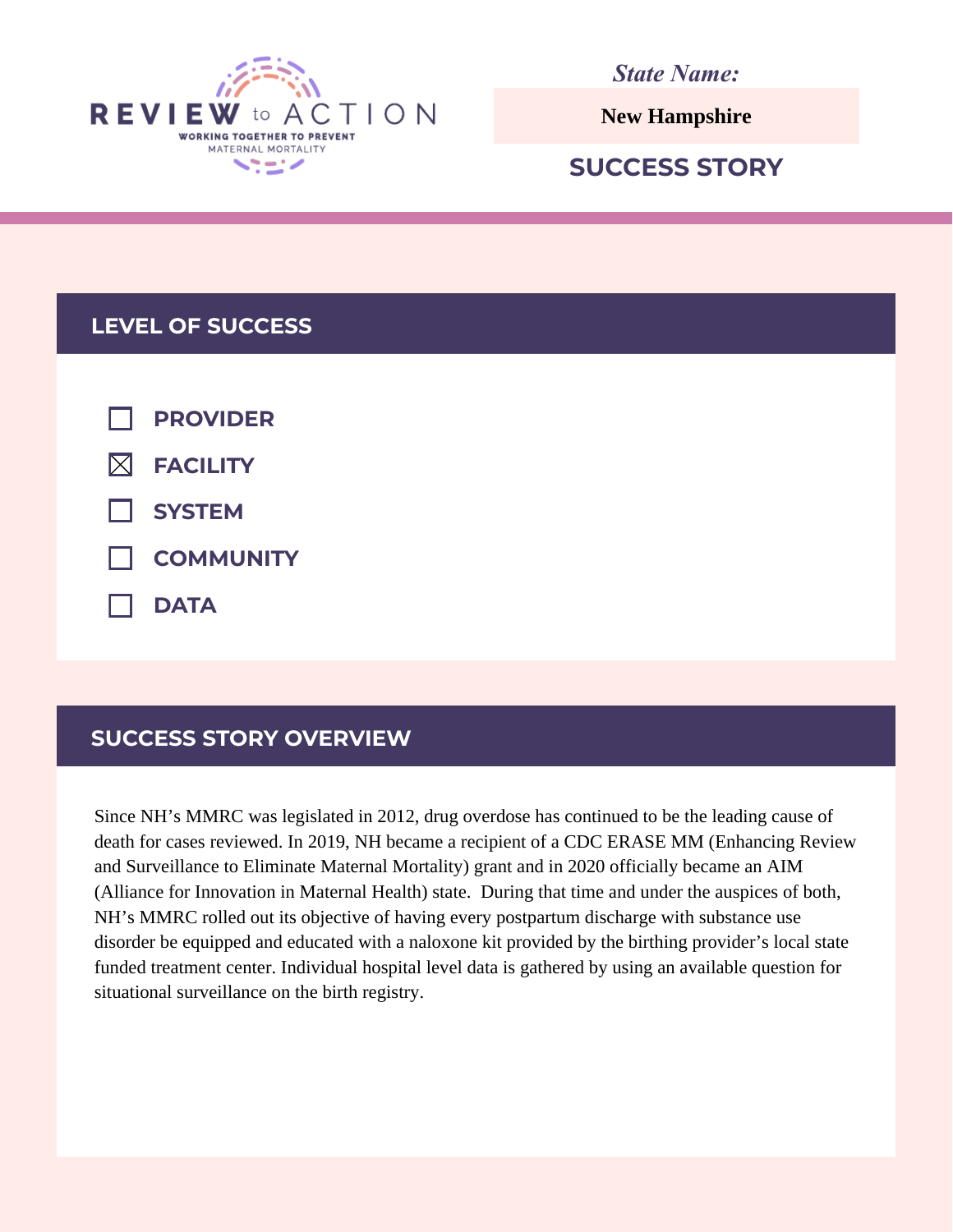#### *State Name:*

#### **THE CHALLENGE**

Accidental drug overdose has consistently been the leading cause of maternal mortality deaths in the state of New Hampshire since a review process was initiated legislatively in 2012 under RSA 132:30. Review committee discussions centered on:

**REVIEW** 

WORKING TOGETHER TO RREVEN

ACTION

- Is the adjustment to parenting a driver of a relapse to drug use?
- Does postpartum depression play a role in relapse?

• Is overdose due to usage of the same amount of a substance without understanding the physiological changes of pregnancy and how the postpartum body metabolizes the substance?

Recommendations followed through the years on changes necessary to improve aspects of the care of pregnant/postpartum women with SUD. These ran the gamut from the promotion of routine screening and adherence to existing SUD patient guidelines, immediate access to treatment including MAT, harm reduction education and educational campaigns. Another recommendation had to be created **New Hampshire**<br> **CHALLENGE**<br>
Accidental drug overdose has consistently l<br>
state of New Hampshire since a review pro<br>
Review committee discussions centered on<br>
• Is the adjustment to parenting a driver of  $\cdot$ <br>
• Does post

#### **THE SOLUTION**

With the support from the CDC ERASE grant in 2019, acceptance as an AIM state in 2020 and selection of the Obstetric Care for Women with Opioid Use Disorder AIM patient safety bundle, the facilitators of NH's MMRC, the Northern New England Perinatal Quality Improvement Network (NNEPQIN) and perinatal staff of the Maternal and Child Health Section (MCH) of the State Division of Public Health Services, finally had the hours to design and lead the implementation of one of the MMRC's recommendations, a statewide naloxone distribution plan for every discharged postpartum patient (or prenatal patient if appropriate) with substance use disorder. Plans and details were discussed with statewide colleagues at NNEPQIN and AIM monthly webinars. Key champions for implementation were identified at each birthing hospital. Two colleagues, a birthing hospital and an FQHC (Federally Qualified Health Center), who were currently providing naloxone kits during prenatal visits and at discharge, presented on their current experiences and work flow.